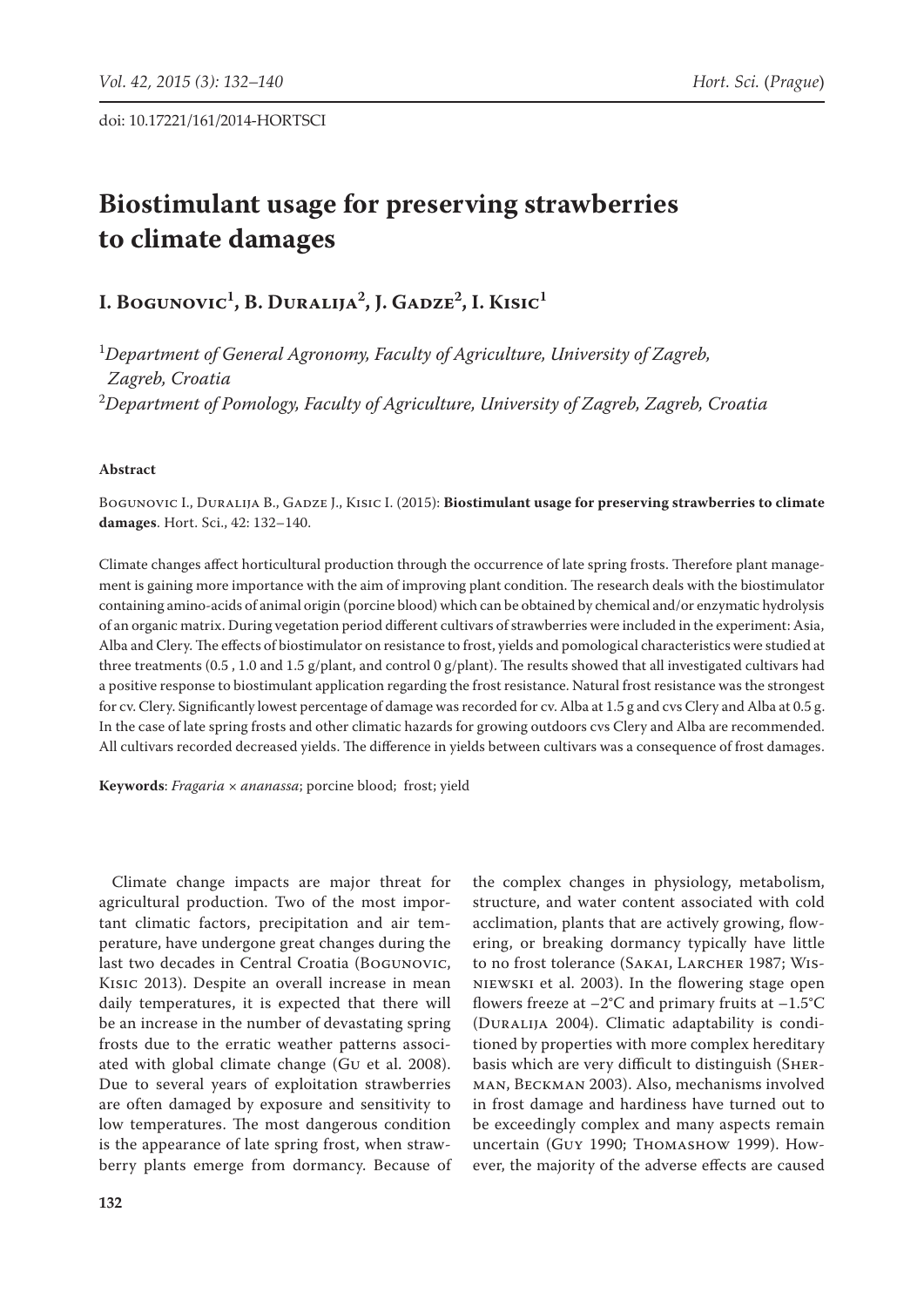by inadequate condition of plants during the critical phenophases.

In the last decade, a great number of products known as biostimulants that are applied to crops appeared on the market (Boehme et al. 2004). Substances with biological origin have been used to avoid or counteract abiotic or biotic stress in horticulture. Many of these materials are natural products without chemicals or plant growth regulators (Russo, Berlyn 1991), and according to Crouch et al. (1992) can be classified into three major groups on the basis of their source and content: humic substances, hormone containing products and amino-acid containing product. The third group of biostimulants consists of mixtures of peptides and free amino acids which can be obtained by chemical and/or enzymatic hydrolysis of an organic matrix of plant or animal origin and their composition can be highly variable (Maini 2006). Biostimulants usage has become a common practice in sustainable agriculture, because their application reduces fertilizers and other chemical compound application in agriculture (Russo, BERLYN 1991). Some studies already investigated positive effects of biostimulants on plants. These studies mostly investigated biostimulant influence on plant growing, rooting, biomass of newly formed roots, early flowering and fruiting (MARFA et al. 2008) and thermal stress (Polo et al. 2006), but there is a small number of those that had experiments including ecological conditions of continental Croatia.

The main focus of this paper relies on the biostimulant containing amino-acids of animal origin (porcine blood). The effects of biostimulator on strawberry yields, pomological characteristics and resistance to frost in flowering stage were studied. This paper will try to answer which method of plant management is the most convenient for adaptation of horticultural practices to climate-induced damages. Accordingly, the optimal cultivar and biostimulant dose for maximizing strawberry resistance to frost, and ensuring stabile and high yields will be determined.

# **MATERIAL AND METHODS**

Studies were conducted in the year 2011 at the commercial strawberry production fields located in Kupinecki Kraljevec near Zagreb (45°69'N, 15°87'E, 125 m a.s.l.). Cultivation followed good farming practices and the plants were watered through the fertirrigation each day. Experiment was established on the open field at two-rows with distance of 1.1 m on raised bed under white polyethylene mulch. The orientation of rows was in the N-S direction. The strawberry plant spacing was 0.3 m between rows and 0.3 m between plants in the row. Fertilization and plant protection included utilization of regional recommendations.

Strawberry plants cvs Asia, Alba and Clery were planted in 2010. Biostimulant used in the research is made from porcine blood and contains all amino acids (Table 1). On each cultivar 160 plants were followed, 480 plants in total. For each treatment and cultivar the experiment was established in a split-block design with 4 replications which consisted of 10 plants each. Treatment groups were composed of 10 plants for each cultivar with dif-

| Table 1. Chemical composition of porcine blood biostimulant |  |
|-------------------------------------------------------------|--|
|-------------------------------------------------------------|--|

| Total organic matter | 92.0%           | Total amino acids | 84.83% | Leucine       | 10.99%        |
|----------------------|-----------------|-------------------|--------|---------------|---------------|
| Total nitrogen       | 13.4%           | Free amino acids  | 16.52% | Lysine        | 7.19%         |
| Organic nitrogen     | 12.0%           | Alanine           | 6.90%  | Methionine    | 0.71%         |
| Ammonia nitrogen     | 1.0%            | Arginine          | 5.22%  | Phenylalanine | 5.93%         |
| Nitric nitrogen      | 0.4%            | Aspartic acid     | 9.93%  | Serine        | 3.88%         |
| Potassium            | 3.32%           | Cysteine          | 2.25%  | Threonine     | 2.47%         |
| Phosphorous          | 0.17%           | Glutamic acid     | 7.25%  | Tryptophan    | inappreciable |
| Calcium              | 0.43%           | Glycine           | 4.06%  | Tyrosine      | 1.92%         |
| Magnesium            | $195$ ppm $*$   | Histidine         | 6.34%  | Valine        | 6.79%         |
| Iron                 | $4,061$ ppm $*$ | Izoleucine        | 0.15%  | Proline       | 2.84%         |

 $*1$  ppm =  $10^{-6}$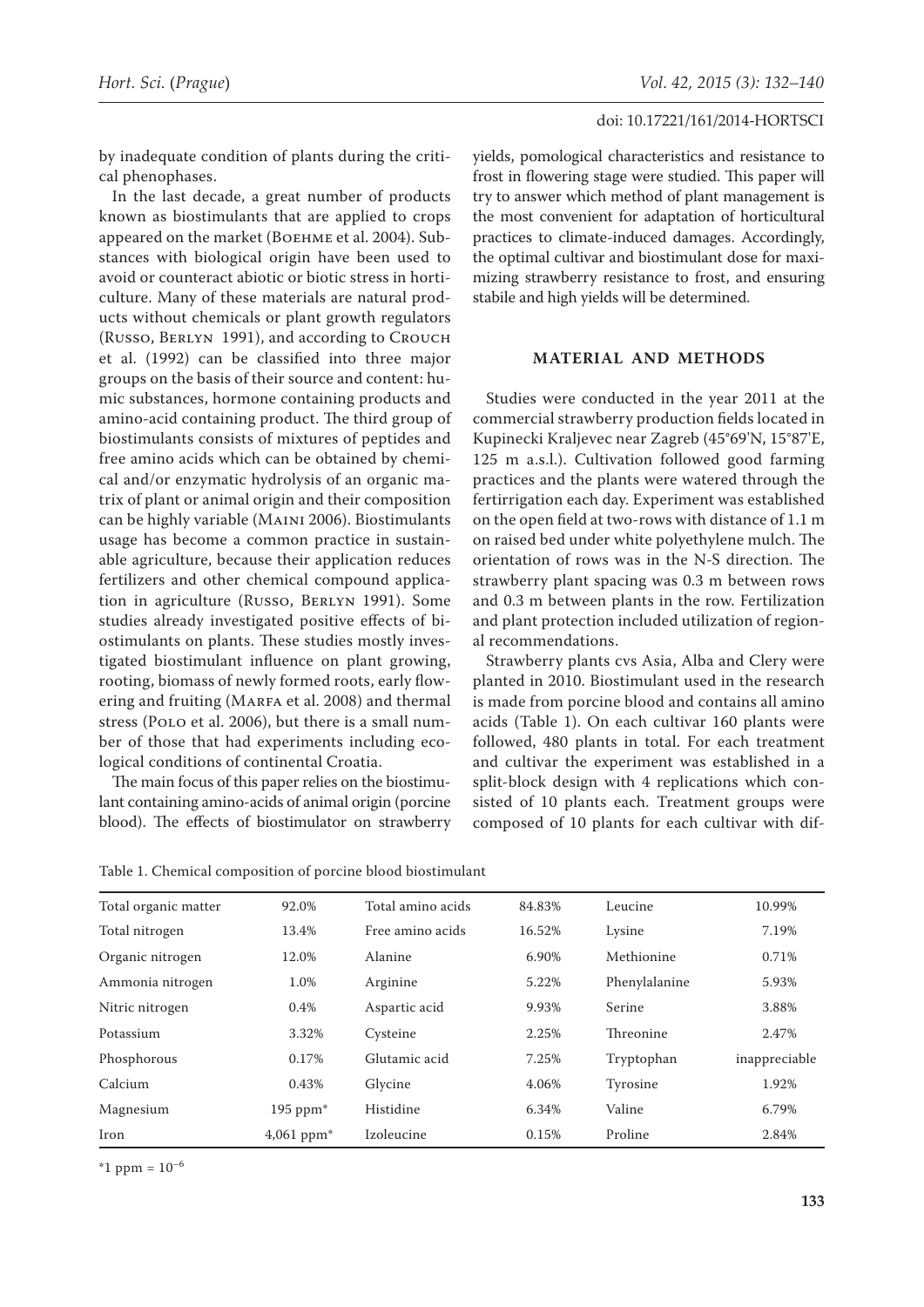|          |                       | Duration of bloom |                    | Duration of maturity     |                    |                    |  |
|----------|-----------------------|-------------------|--------------------|--------------------------|--------------------|--------------------|--|
| Cultivar | beginning<br>of bloom | end<br>of bloom   | duration<br>(days) | beginning<br>of maturity | end<br>of maturity | duration<br>(days) |  |
| Asia     | April 24              | May 21            | 29                 | May 18                   | June 18            | 30                 |  |
| Alba     | April 21              | May 20            | 29                 | May 21                   | June 23            | 32                 |  |
| Clery    | April 19              | May 17            | 28                 | May 19                   | June 28            | 39                 |  |

Table 2. Flowering and maturity phenophases of investigated strawberries cultivars in 2011

ferent biostimulant formulation applied in water solution at the root zone. Treatments were: 0.5, 1.0, 1.5 g/plant and control treatment (0 g/plant). Biostimulant application was performed in four times during the vegetation period: April 16, April 23, May 9 and May 18, 2011.

Resistance to frost, flowering and ripening dynamics was monitored. Times of flowering and maturity were determined by visual observation and recorded by dates. Number of injured flowers was determined by counting. Meteorological data were registered and used with the automatic weather station (Model 450 WatchDog Data Logger; Spectrum Technologies, Inc., East Plainfield, USA) that was set at the studied field. Fruit weight was measured and compared to 0 g using digital scales (Velleman VTBAL22; Velleman, Gavere, Belgium). The fruits were harvested at the optimum time of harvest regardless of the size and appearance. Yield potential was determined by counting and calculation. One-way ANOVA was carried out to test whether the investigated properties varied significantly. In case of significant variation, the *post-hoc* Duncan multiple range test was applied to separate mean values at  $P \le 0.05$ . All statistical analyses were carried out with the SAS Institute 9.1.3 (SAS Institute Inc., Cary, USA).

# **RESULTS AND DISCUSSION**

Results of the flowering phenophases are presented in Table 2. Flowering of all varieties began within 5 days. The earliest beginning of flowering was recorded for cv. Clery on April 19 and the latest for Asia on April 24. The earliest end of flowering (May 17) was recorded for cv. Clery, while the latest was recorded for cv. Asia on May 21. Cvs Asia and Clery achieved the longest duration of flowering. Cv. Asia reached the earliest beginning of maturity (May 18), while the latest was for cv. Alba (May 21). The longest maturation time was determined for cv. Clery (39 days) and the shortest for cv. Asia (30 days).

#### **Resistance to frost**

Meteorological data (Fig. 1) showed that the critical temperatures for freezing injuries of strawberries were expressed in period May 4–6, and ranged up to a minimum of –3.11°C. The degree of resistance to frost depends on the content of dry matter, sugars, amino acids and proteins (GLIŠIĆ et al. 2005). Study results on peach indicated that the concentration of protein, amino acids and sugars in floral buds varied



Fig. 1. Dynamics of night temperatures from weather station situated in field on the nights when frost was appeared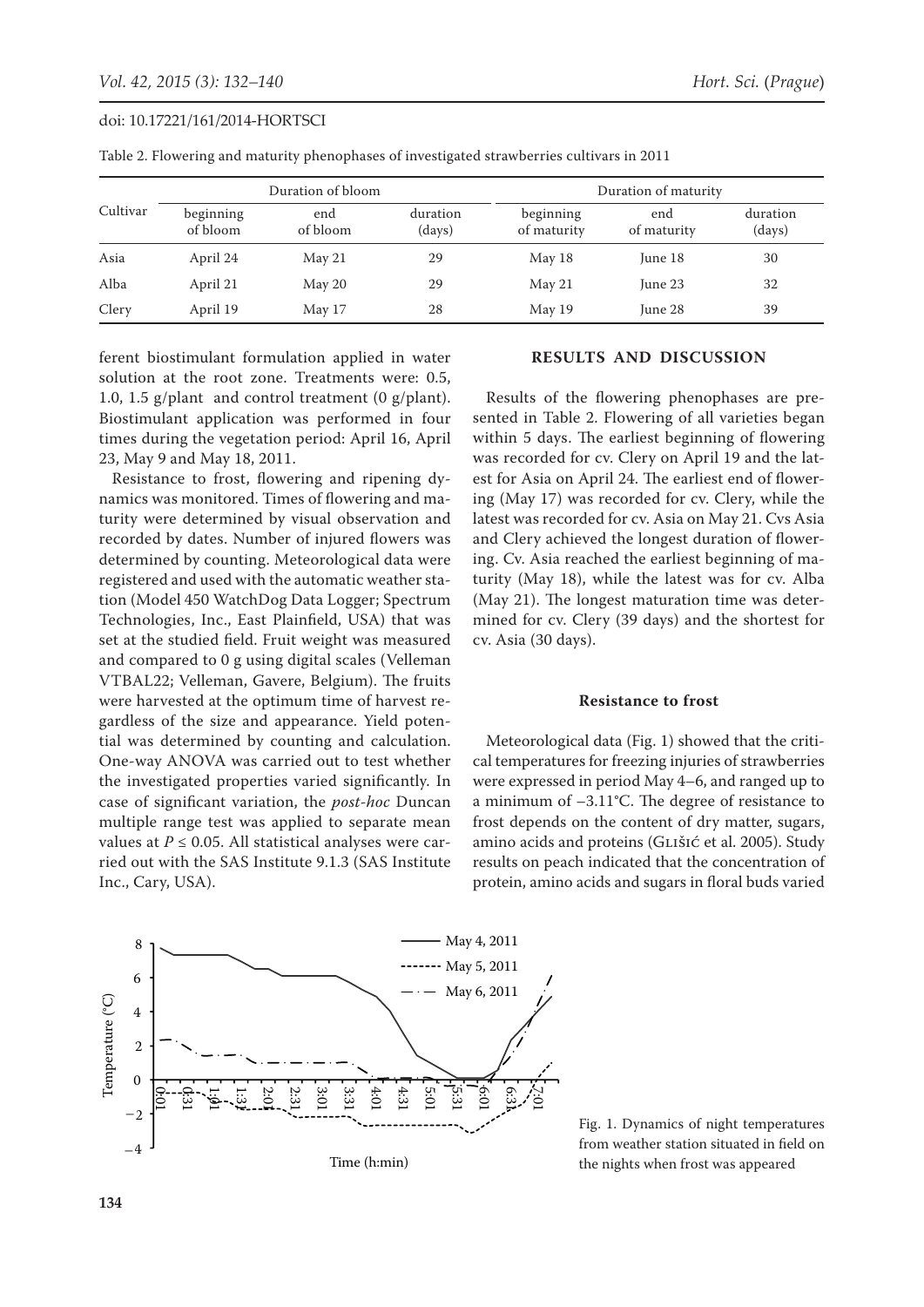

Fig. 2. Effect of root application of the biostimulant containing amino acids on percentage of frozen flowers \*different lowercase letters in the same column indicate significant differences in accordance with the Duncan's meanseparation test ( $P < 0.05$ ). Different uppercase letters of the same cultivars between columns indicate significant differences in accordance with the Duncan's mean-separation test

and were significantly greater in varieties resistant to frost (Lasheen, Chaplin 1971). Likewise, in apple study cold hardiness of flower buds was related to nutritive status in deblossomed apple trees, where the absence of fruit in the previous year increased cold hardiness of buds and their content of hydrophillic and acidic amino acids (KHANIZADEH et al. 1992). Plants form amino acid with complex biochemical processes, which are necessary for the formation of proteins and vitamins. A large group of biostimulants whose proteins can be subjected to hydrolysis releases varying amounts of amino acids (Dimitrieva et al. 2003). By adding amino acids through biostimulators, this process accelerates because the plant adopts a free form, and the result is a faster metabolism of plants with increased resistance to stressful situations (KARLSON 1993).

Results showed significant differences between treatments  $(F = 7.84, P < 0.0001)$ , cultivars  $(F = 7.66,$  $P = 0.0006$ ) and the interaction between treatment and cultivar  $(F = 4.60, P < 0.0001)$  regarding frost resistance. *Post-hoc* test showed that all investigated cultivars had a positive response to biostimulant regarding frost resistance (Fig 2). Significant differences between treated plants and 0 g treatments were recorded on cvs Asia and Alba. All investigated cultivars (Asia, Alba and Clery) suffered from the highest percentage of damage in 0 g treatment with 61, 57 and 48%, respectively. Natural frost resistance was the strongest for cv. Clery (Fig 2). Significant difference in 0 g treatments was recorded between cvs Asia (as non-resistant with 61%) and Clery (the highest percentage of frost resistance with 48%). Significant differences in frost damage between cultivars were not recorded in 1 g treatment.

Treatments with 0.5 g and 1.5 g showed significant differences between cultivars (Fig. 2). Asia suffered from the highest damage at 0.5 g with 57% of frozen flowers and buds and 1.5 g with 48%. Significantly the smallest percentage of damage was found for cv. Alba at 1.5 g with 37% of frozen flowers and buds, and cvs Clery and Alba at 0.5 g (40% and 42%). When treatments were observed by varieties (Fig. 2), each variety recorded better results with lower percentage of frozen flowers when biostimulants were applied, but statistically justified usage of larger biostimulant doses was found only for Asia between 1 g and 1.5 g compared to 0.5 g and 0 g. According to Sagisaka and Araki (1983) arginine plays a role in protecting plants from freezing injuries. The arginine content of the biostimulant product used in this research was quite high (5.22%) and with a positive influence of proline on lessening the damage caused by abiotic stress (FILIPPINI, BONFIGLIoli 2005) can make a difference as the presented results showed in the previous chapter. Also, a study by Rajashekar et al. (1999) showed the possible involvement of glycine betaine on the cold tolerance in strawberry plants. All these studies showed some favorable effects of aminoacids and proteins on abiotic stress that can be held responsible for favorable effects on plants.

# **Yields**

Crop yield is the most effective method of assessing economic benefits of production systems. The objective of planting any crop is to get the highest yield and the highest quality. In this experiment, strawberry harvesting stages lasted between 30–39 days, depending on cultivar. Basic statistical properties of the investigated cultivars are presented in Table 3. Mean fruit weight ranged from 14.86 g for cv. Clery to 22.06 g for cv. Asia. It is necessary to emphasize that all healthy fruits during harvest were collected regardless of their weight. Because of the great variation in size of sample population up to 846 fruits between cvs Clery and Asia it is necessary to compare coefficient of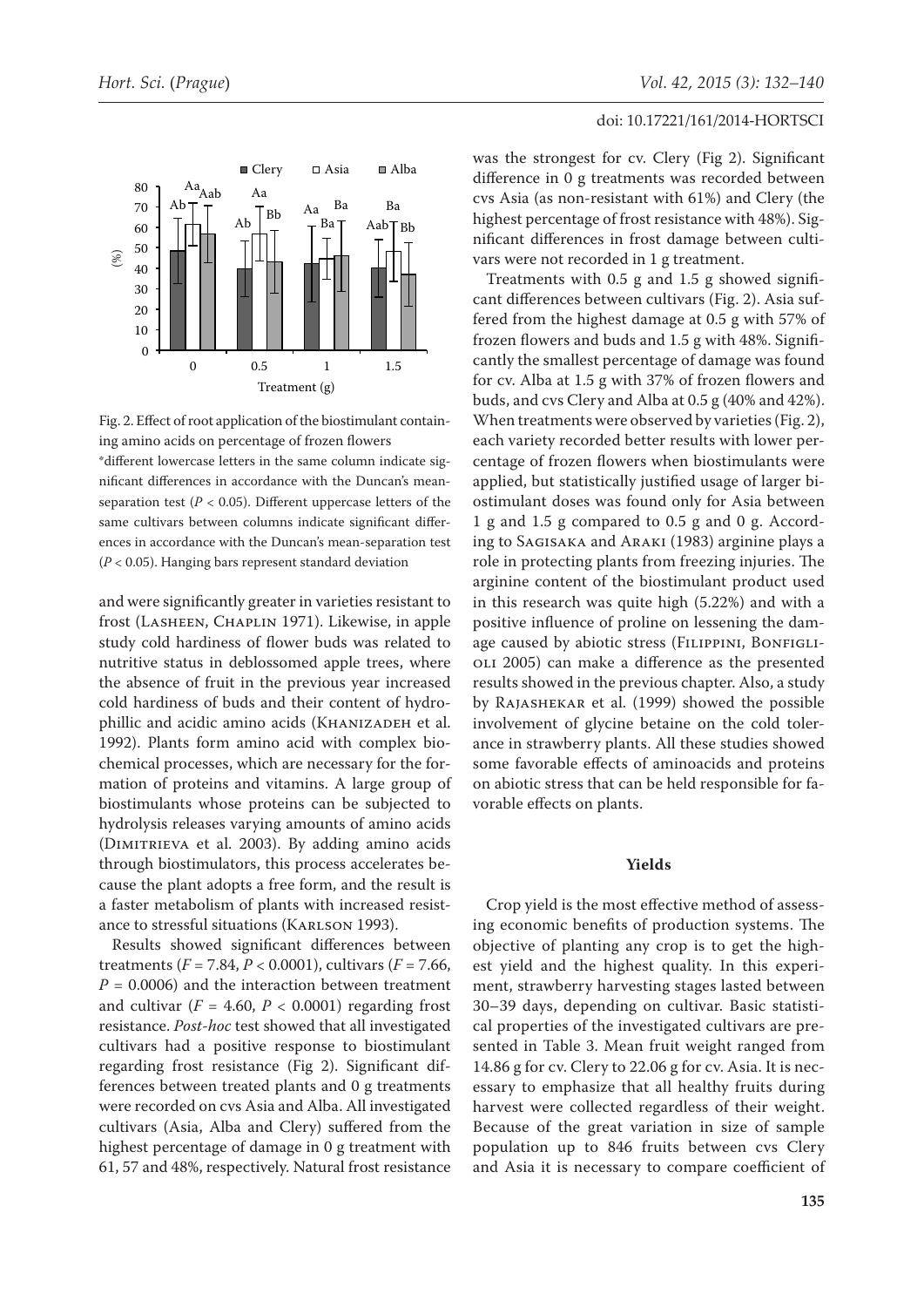$\overline{\phantom{0}}$ 

30 15 doi: 10.17221/161/2014-HORTSCI



Fig. 3. Average fruit weight (a), yield dynamics (b) and fruit number per each harvest date (c)

variation (CV) instead of other parameters of variability. All variants showed relatively high CV (Ta-600 ble 3), but the highest variability was recorded for cv. Clery (56.69%), while the best homogeneity was ev. Stery (30.05%), while the best homogenery was recorded for cv. Asia (52.11%). Shape parameters, kurtosis and skewness, recorded values that indi-Ruffosis and skewness, recorded values that their for considerable  $\overline{\mathcal{L}}$ va<br>ab<br>~v 18.05. 23.05. 25.05. 30.05. 02.06. 07.06. 10.06. 14.06. 18.06. 23.06.

In addition to cultivar and planting date, harvest dynamics was directly affected by other factors such as mulch type, temperature and humidity at the time of ripening, irrigation, protection from disease and pests (Duralija et al. 2004), and this was the reason for considerable variations between different years (Stapleton et al. 2001). It is well known that the

Table 3. Basic statistical properties of fruit weight in investigated varieties  $(n = 160)$ 

| Cultivar | Mean  | SD.   | Kurtosis | Skewness | Min.                                      | Max. | Sum    |       | Count $CL (95%)$ CV |       |
|----------|-------|-------|----------|----------|-------------------------------------------|------|--------|-------|---------------------|-------|
| Clery    | 14.86 | 8.43  | 0.340    | 0.834    | $\sim$ $\sim$ $\sim$ $\sim$ $\sim$ $\sim$ | 50   | 62,455 | 4,202 | 0.255               | 56.69 |
| Alba     | 19.94 | 10.94 | 0.916    | 0.922    |                                           | 1 73 | 72,057 | 3.614 | 0.357               | 54.89 |
| Asia     | 22.06 | 11.49 | 0.779    | 0.818    | 1                                         | 69   | 74.020 | 3,356 | 0.389               | 52.11 |

SD – standard deviation; CL – confidence level; CV – coefficient of variation; *n* – number of plants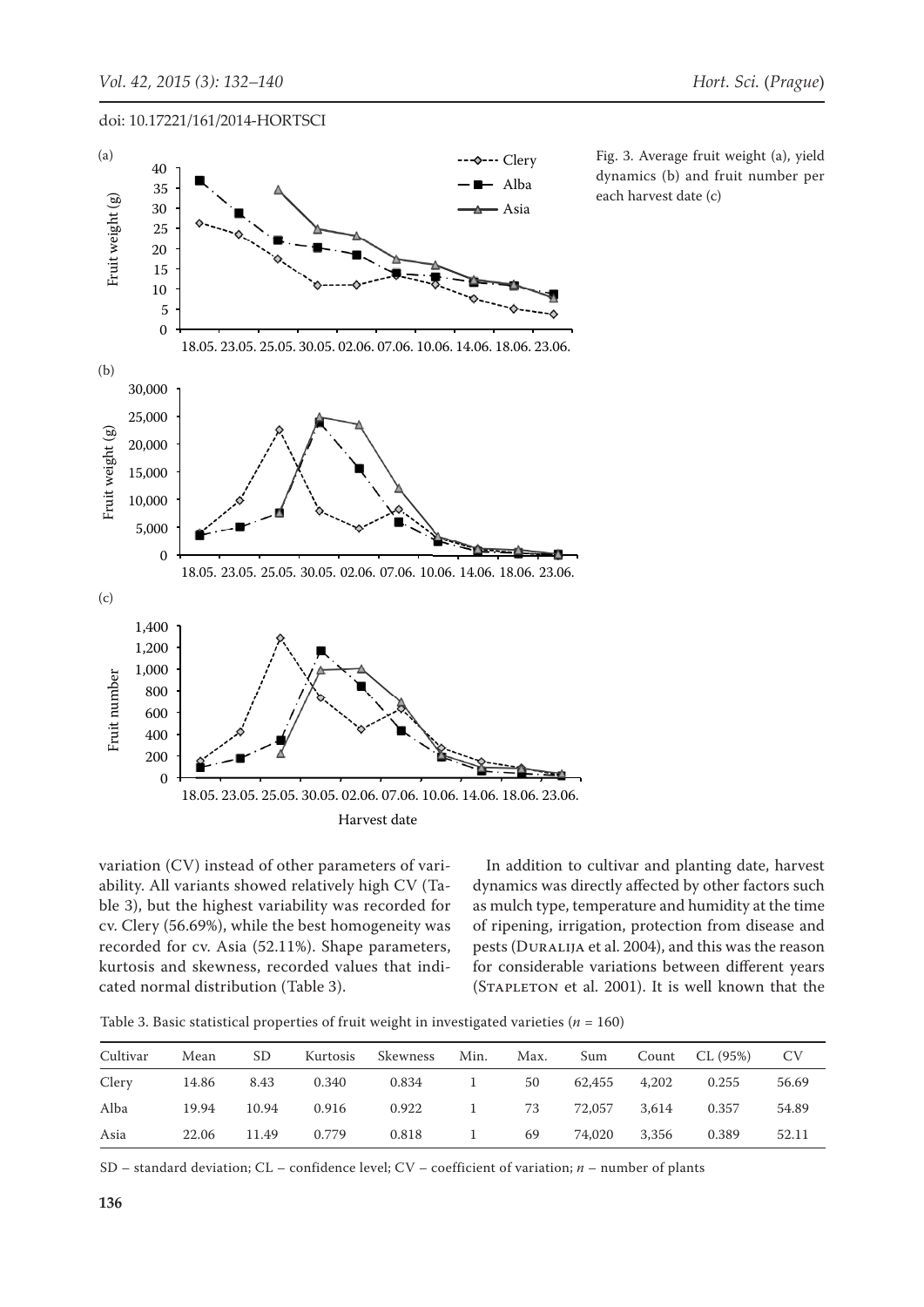| Source          | $(n-1)$ | Yield (g/plant) | No. of fruits/plant | Fruit weight (g) |
|-----------------|---------|-----------------|---------------------|------------------|
| Treatment $(T)$ |         | n.s.            | n.s.                | $< 0.0001*$      |
| Cultivar $(C)$  |         | $0.0011*$       | $< 0.0001*$         | $< 0.0001*$      |
| $T \times C$    | b       | n.s.            | n.s.                | $< 0.0001*$      |

Table 4. Effect of root application of the biostimulant containing amino acids on yields, number of fruits and fruit weight (ANOVA)

\*least significant difference,  $P < 0.05$ ; n.s. – not significant;  $(n-1) - n$  minus 1 of degrees of freedom

first fruits have better quality and higher weight than the ones that mature later (HORTYŃSKI et al. 1991). In this study, similar situation can be observed in Fig. 3. All investigated varieties recorded a decrease of average fruit weight during the time scale, but the highest decrease of average fruit weight was recorded for cvs Clery and Asia from May 25 to May 30. The only deviation in fruit size was recorded for cv. Clery with an increase in average fruit weight between May 30 and June 10. By the end of May, air temperature was higher, plants grew faster, plant leaves, flowers and fruits increased more, and the strawberry yield also increased at the same time. From the beginning to the end of the harvest, the peak harvest period was at the end of May and beginning of June. Generally, each investigated variety had the highest yield potential at the third harvest date, approximately 7–12 days after the beginning of maturity. Only Asia achieved a shorter period from the first harvest to the max. recorded yield which was only five days after it began to decrease. Fruit number dynamics followed a pattern similar to yield dynamics.

Table 4 shows significant differences between cultivars in the yield (g/plant) and fruits number per plant. Also, fruits weight recorded a significant difference between treatments, cultivars and interaction treatment  $\times$  cultivar (Table 4). The highest yields (Fig. 4a) were recorded for cvs Asia (462.6 g) and Alba (456.1 g) while significantly lower yield was recorded for cv. Clery (390.4 g). Cv. Asia achieved significantly the highest fruit weight with 22.1 g, while significantly the lightest fruit of 18.5 g was determined for cv. Clery (Fig. 4b). STRIKIĆ et al. (2011) recorded the fruit weight of cv. Clery of 15.4 g. Janković et al. (2010) in a three-year study recorded higher yields of cv. Clery (509.9 g). Fig. 4c shows that cv. Clery recorded significantly higher number of fruits per plant (26.2) in contrast to cvs Alba (22.9) and Asia (21.0). Kiprijanovski et al. (2010) in a two year research measured higher fruit numbers (39) and yield (539 g/plant) for cv. Alba, while fruits weight was similar to this research. SYLANAJ and SHALA (2008) measured similar fruit weight for cv. Alba (18.5 g), while the yields were 615.1 g per plant. Treatment with 0 g recorded significantly different fruit weight between all strawberry cultivars (Fig. 4d). The largest fruits were recorded for cv. Asia, and the smallest for cv. Clery. Also, fruit weights were considerably different in 0.5 g treatment, where cv. Asia had the largest fruits and cv. Clery had the smallest. Treatment with 1.5 g recorded indistinguishable fruit weight for cvs Clery and Asia, and 1 g treatment for cvs Clery and Alba.

Natural characteristics of cultivars and frost, together with different environmental conditions, were a key factor for large variations in yield, number of fruits per plant and average fruit weight. After a low-temperature period caused by late spring frost, plants ability to absorb minerals was impaired (MARFÀ et al. 2008) which could explain lower yields. According to Havis (1938), primary flowers are most susceptible to low temperatures. Apart from the probability that cv. Clery had naturally lower yields, it would probably be the reason for lower yield for cv. Clery. Although the results presented in Fig. 3 indicate that cv. Clery had the lowest percentage of damaged flowers and did not respond to the biostimulant, the problem was in the damage on the first flowers. Frost damage is highly dependent on the stage of development of flower buds (Simons, Doll 1976; Westwood 1993) and cv. Clery had the earliest flowering date and had the most flowers from all investigated cultivars exposed to frost. Thus, cv. Clery flowers should be at a more advanced stage of floral development with greater susceptibility to frost injury when exposed to frost than the other two investigated cultivars. Freezing injury in reproductive organs causes crop losses, since after blooming, no new flowers are produced during that season. As a consequence, fruit number and fruit weight are substantially reduced when primary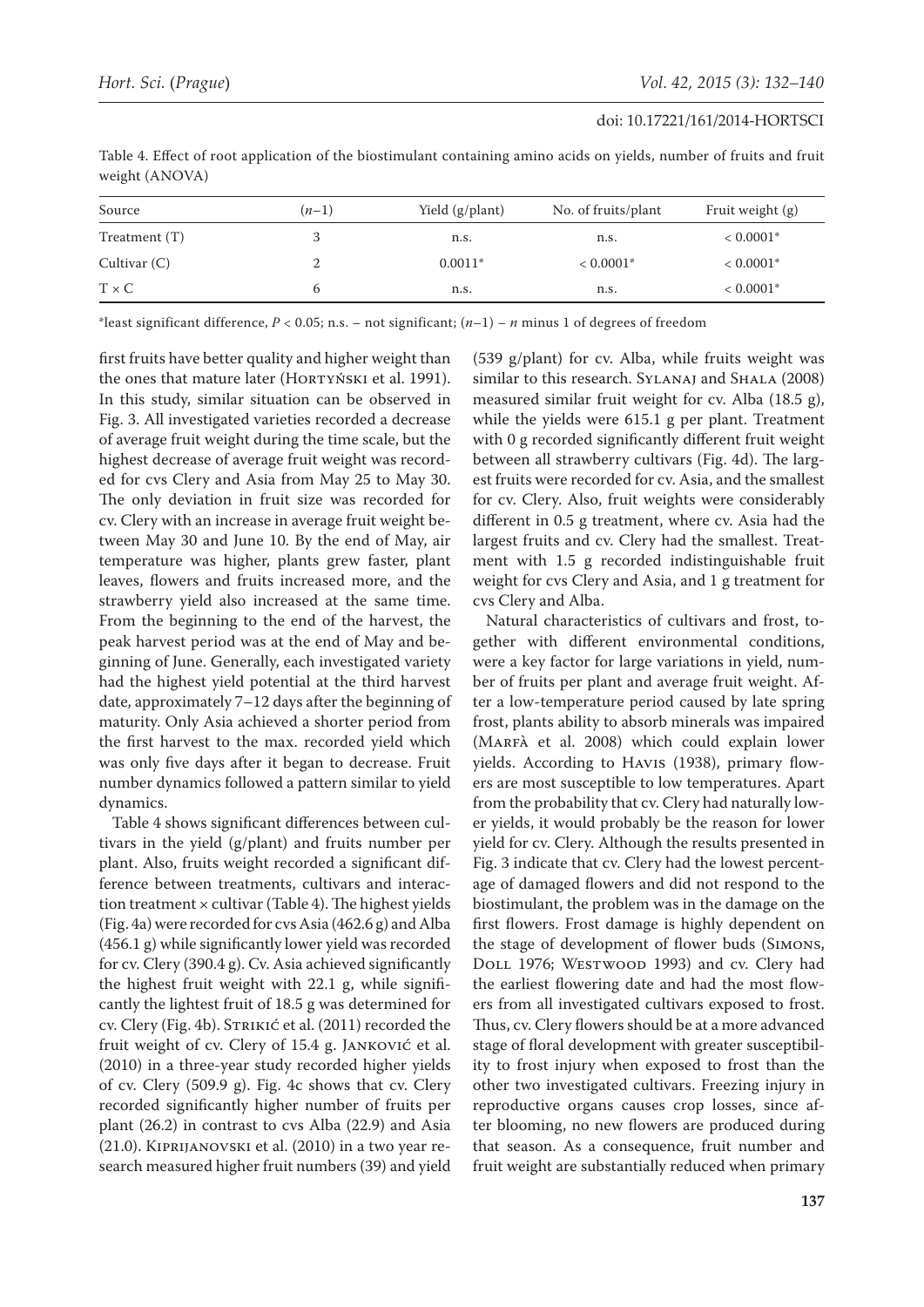



flowers are injured (JANICK, EGGERT 1968). BOYCE and STRATER (1984) also found that yield decreased by 30% when primary flowers of strawberry plants were removed during early bloom. In cv. Alba and especially cv. Asia cultivars inflorescences may escape early frost damage because they bloom later than cv. Clery. Biostimulant was certainly one of the major factors that improved resistance of strawberries to the negative temperatures. Also, biostimulant dose was evidently responsible for larger fruits, but it remains unclear how it affected yield of the studied cultivars.

#### **CONCLUSION**

Research showed that cv. Asia achieved the earliest beginning of maturity, while the latest was for



Fig. 4. Results from ANOVA and interaction test: (a) fruit weight per cultivar, (b) yield per cultivar, (c) fruit number per cultivar, (d) fruit weight at each cultivar per treatment, (e) fruit weight per treatment

different letters represent significant differences in accordance with the Duncan's mean-separation test  $(P < 0.05)$ ; hanging bars represent standard deviation 5

Alba. The longest maturation time was determined for cv. Clery and the shortest for cv. Asia. All investigated cultivars had a positive response to biostimulant regarding frost resistance. The highest percentage of damage occurred in the 0 g treatment. Natural frost resistance was the strongest for cv. Clery. Treatments with 0.5 g and 1.5 g of biostimulant showed significant differences between cultivars and cv. Asia suffered from the highest damage percentage. Significantly the smallest percentage of damage was recorded for cv. Alba at 1.5 g and cvs Clery and Alba at 0.5 g treatment. Each cultivar recorded better results in treatments with biostimulant, but statistically justified usage of larger biostimulant doses was found only for cv. Asia between 1 g and 1.5 g, compared to 0.5 g and 0 g. In case of late spring frosts and other climatic hazards for growing outdoors in environmental conditions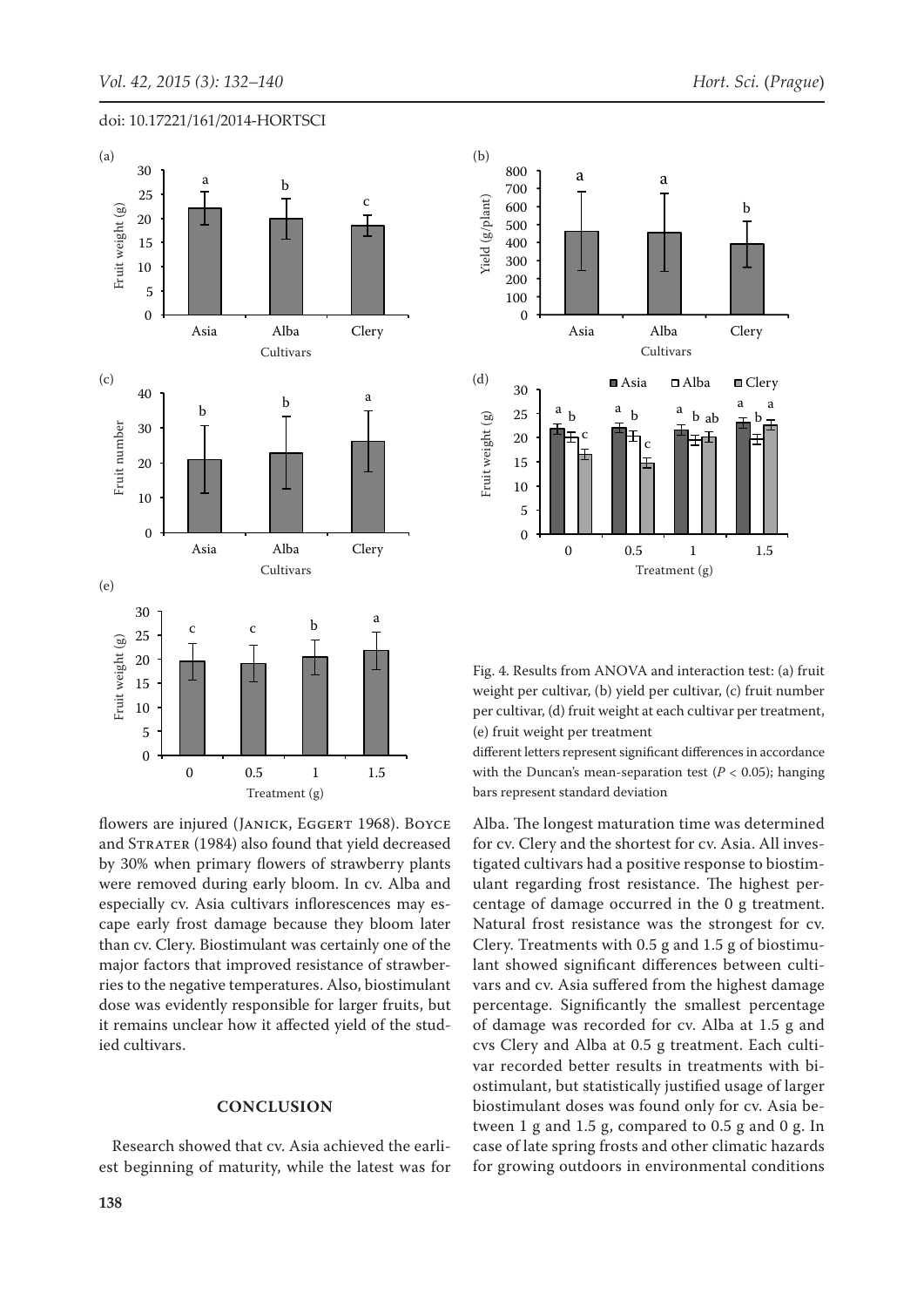of continental Croatia, cvs Clery and Alba are recommended. Increasing biostimulant concentration is statistically justified for achieving heavier fruits. Asia variety is a cultivar with very large fruits. The lowest yield was recorded for cv. Clery, which had the highest number of fruits per plant. Apart from natural characteristics of each cultivar, the difference in yields between cultivars is a consequence of frost damages. Somewhat better results were recorded for cv. Alba and especially Asia cultivar, whose inflorescences may escape early frost damage because they bloom later than cv. Clery. Biostimulants increase resistance to frost and they are evidently responsible for larger fruits but in order to give a firmer conclusion for biostimulant influence on yields a longer period of investigation is necessary.

#### **References**

- Ball M.C., Hill M.J. (2009): Elevated atmospheric CO<sub>2</sub> concentrations enhance vulnerability to frost damage in a warming world. In: Gusta L., Wisniewski M., Tanino K. (eds): Plant Cold Hardiness: From the Laboratory to the Field. Cambridge, CAB International: 183–189.
- Boehme M., Schevtschenko J., Pinker I. (2004): Effect of biostimulators on growth of vegetables in hydroponical systems. In: Gavilan M.U. (ed.): International Symposium on Soilless Culture and Hydroponics: 337–344.
- Bogunovic I., Kisic I. (2013): Soil Water Content in Tillage Induced System. In: Vukadinović V., Đurđević B. (eds): Soil and Crop Management: Adaptation and Mitigation of Climate Change. Osijek, Croatia Soil Tillage Research Organization: 99–107.
- Boyce B.R., Strater J.B. (1984): Comparison of frost injury in strawberry buds, blossoms and immature fruit. Advances in Strawberry Production, 3: 8–10.
- Crouch I.J., Smith M.T., Van Staden J., Lewis M.J., Hoad G.V. (1992): Identification of auxins in a common seaweed extract. Journal of Plant Physiology, 139: 590–594.
- Dimitrieva G., Yuksel G.U., Minakaya L.A., Kalenik T.K. (2003): The nature of a biostimulator activity for cell growth excreted by associative bacterium of *Laminaria algae*. Proceeding of Microbiological Investigations on the Far East, 31: 41–44.
- Duralija B. (2004): Rodnost i kvaliteta ploda jagode (*Fragaria* × *ananassa* Duch.) kratkog dana u proizvodnji izvan sezone. [Ph.D. Thesis.] Zagreb, University of Zagreb.
- Duralija B., Cmelik Z., Druzic Orlic J., Milicevic T. (2004): The effect of planting system on the yield of strawberry grown out-of-season. Acta Horticulturae (ISHS), 708: 89–92.
- Filippini L., Bonfiglioli M. (2005): L'impiego dei biostimulanti per la difesa delle colture dagli stress abiotici. Relazione tra sostanze che incrementano l'accumulo di prolina nei tessuti vegetale e autodifesa delle piante. Phytomagazine, 36: 27–31.
- Glišić I., Mitrović M., Karaklajić-Stajić Ž., Blagojević M. (2005): Resistance of some peach cultivars and hybrids to lower temperatures in the area of Čačak. Zbornik naučnih radova Instituta PKB Agroekonomik, 11: 38–45.
- Gu L., Hanson P.J., Post W.M., Kaiser D.P., Yang B., Nemani R., Pallardy S.G., Meyers T. (2008): The 2007 Eastern US spring freeze: Increased cold damage in a warming world? BioScience, 58: 253–262.
- Guy C.L. (1990): Cold acclimation and freezing stress tolerance: role of protein metabolism. Annual Review of Plant Biology, 41: 187–223.
- Havis L. (1938): Freezing injury to strawberry flower buds, flowers, and young fruits. Ohio Agricultural Experiment Station Bimonthly Bulletin, 23: 168.
- Hortyński J.A., Żebrowska J., Gawroński J., Hulewicz T. (1991): Factors influencing fruit size in the strawberry (*Fragaria ananassa* Duch.). Euphytica, 56*:* 67–74.
- Janick J., Eggert C.A. (1968): Factors affecting fruit size in the strawberry. Journal of American Society of Horticultural Science, 93: 311–316.
- Janković Z., Zec G., Čolić S. (2010): Phenological characteristics of early strawberry cultivars in the open field and under a high plastic tunnel. Zbornik naučnih radova Instituta PKB Agroekonomik, 16: 15–19.
- Karlson P. (1993): Biokemija. Zagreb, Školska knjiga.
- Khanizadeh S., Buszard D., Zarkadas C.G. (1992): Effect of crop load on hardiness, protein and amino acids content of apple flower buds at the wintering stage and the beginning of the growth. Journal of Plant Nutrition, 15: 2441–2455.
- Kiprijanovski M., Arsov T., Gjamovski V. (2010): Alba, Maya and Roxana: Newly introduced strawberry varieties in Macedonia. Contemporary Agriculture, 59: 112–118.
- Lasheen A.M., Chaplin C.E. (1971): Biochemical comparison of seasonal variations in three peach cultivars differing in cold hardiness. Journal of American Society of Horticultural Science, 96: 154–159.
- Maini P. (2006): The experience of the first biostimulant, based on aminoacids and peptides: a short retrospective review on the laboratory researches and the practical results. Fertilitas Agrorum, 1: 29–43.
- Marfà O., Cáceres R., Polo J., Ródenas J. (2008): Animal protein hydrolysate as a biostimulant for transplanted strawberry plants subjected to cold stress. Acta Horticulturae (ISHS), 842: 315–318.
- Polo J., Barroso R., Ródenas J., Azcón-Bieto J., Cáceres R., Marfà O. (2006): Porcine hemoglobin hydrolysate as a